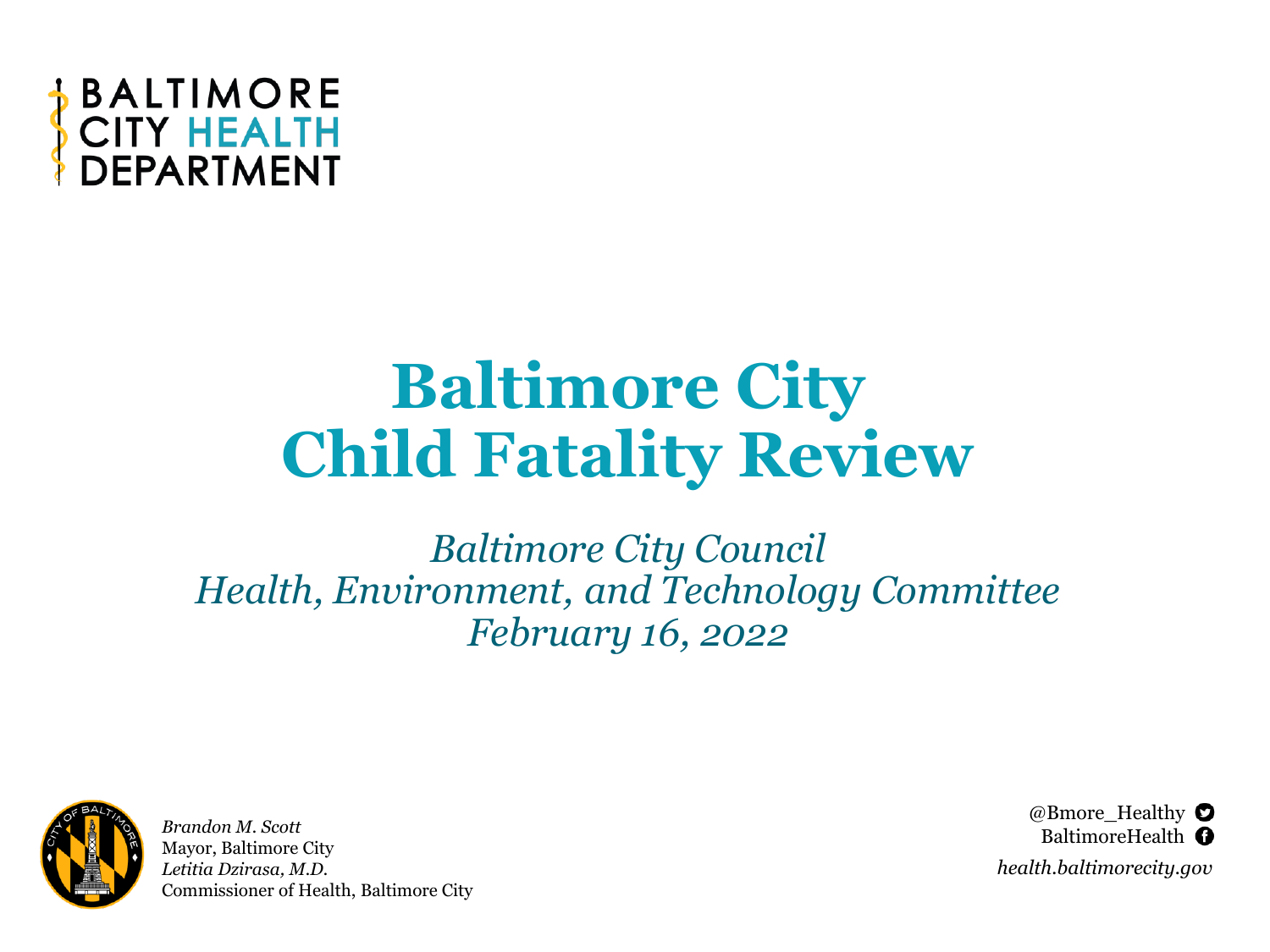# **Why did this child die, and**  what can we do to prevent **it from happening again?**



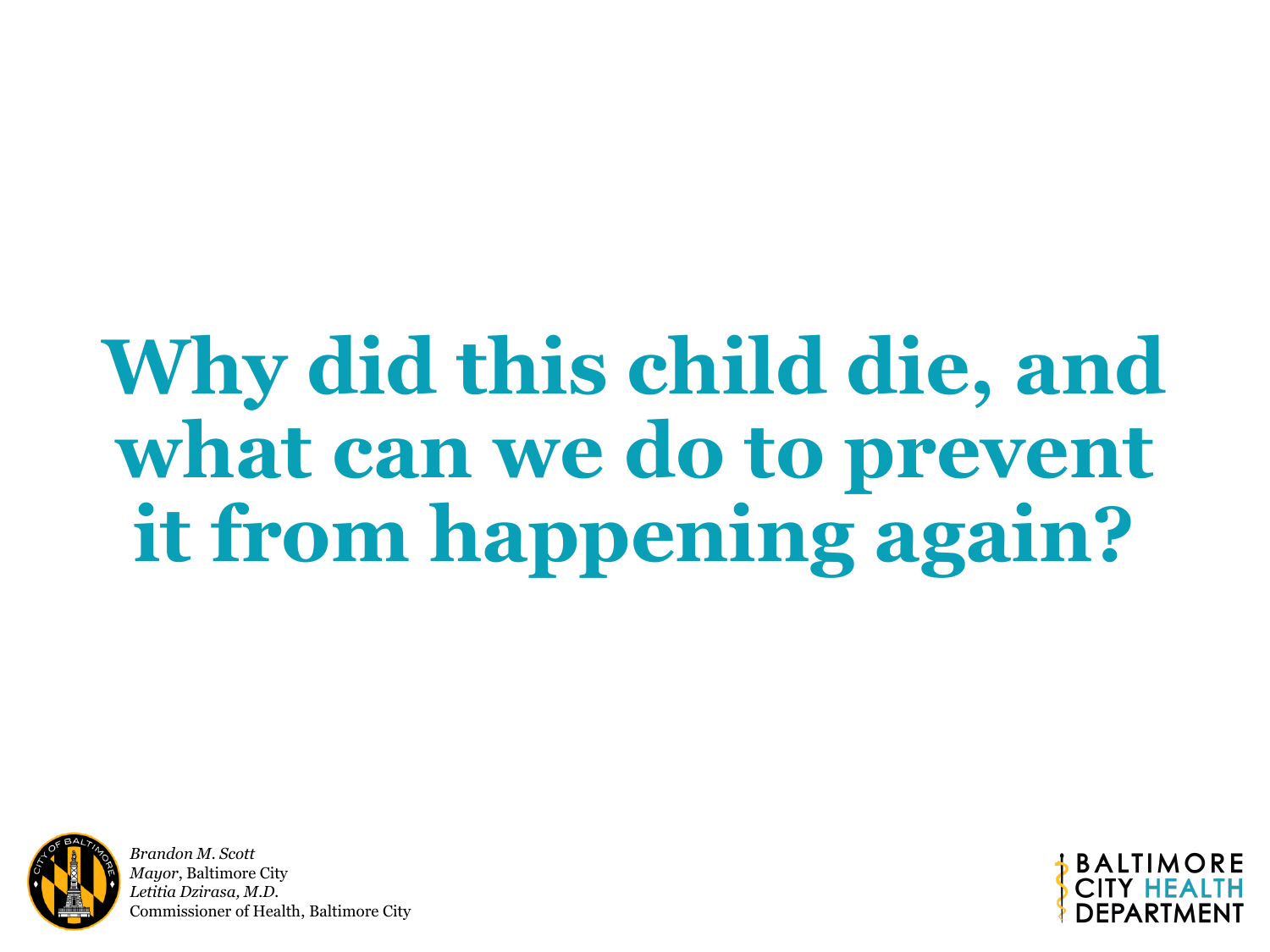# **Child Fatality Review**

- **Multidisciplinary review of every** unexpected child death, birth to 17, required by state law
- **Action-oriented** 
	- **Prevent child fatalities in children at risk**
	- **.** Improve investigation, community response
- **Accountability, not blame** 
	- **.** Identify and rectify gaps in systems
	- **Confidential**



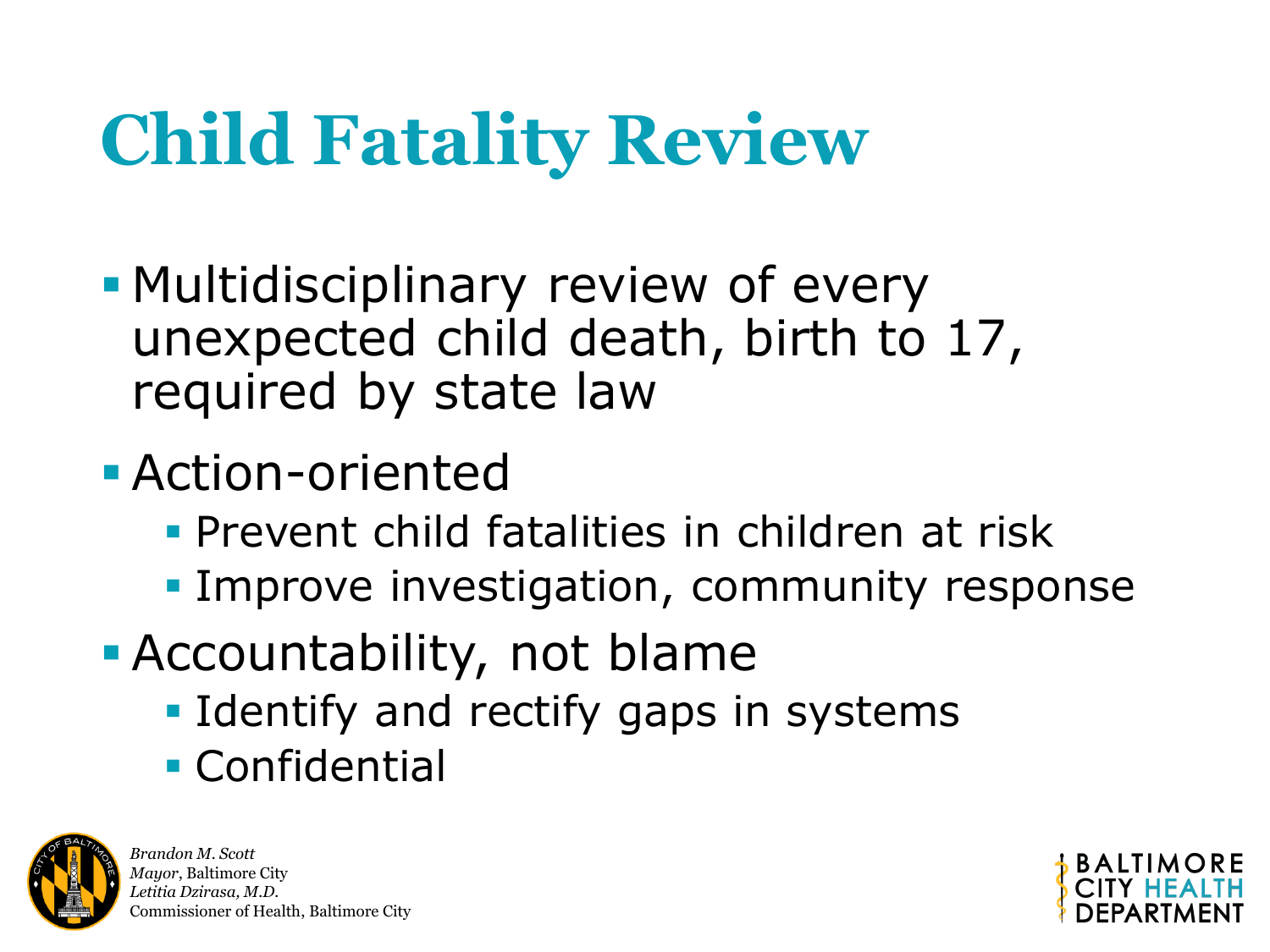# **Baltimore City CFR Team**

**UMMC** 

Hope

**• Center for** 

■ JHH

- $\blacksquare$  BCHD<sup>\*</sup> ▪ DJS
- BCDSS<sup>\*</sup> ■ OCME
- City Schools\* ■ HCAM
- MONSE ■ BHSB<sup>\*</sup>
- MOCFS
- BPD<sup>\*</sup>
- BCFD
- SAO\*



- Family League
- **Safe Kids** Baltimore
- Roberta's House
- **Baltimore** Healthy Start
- Annie E. Casey

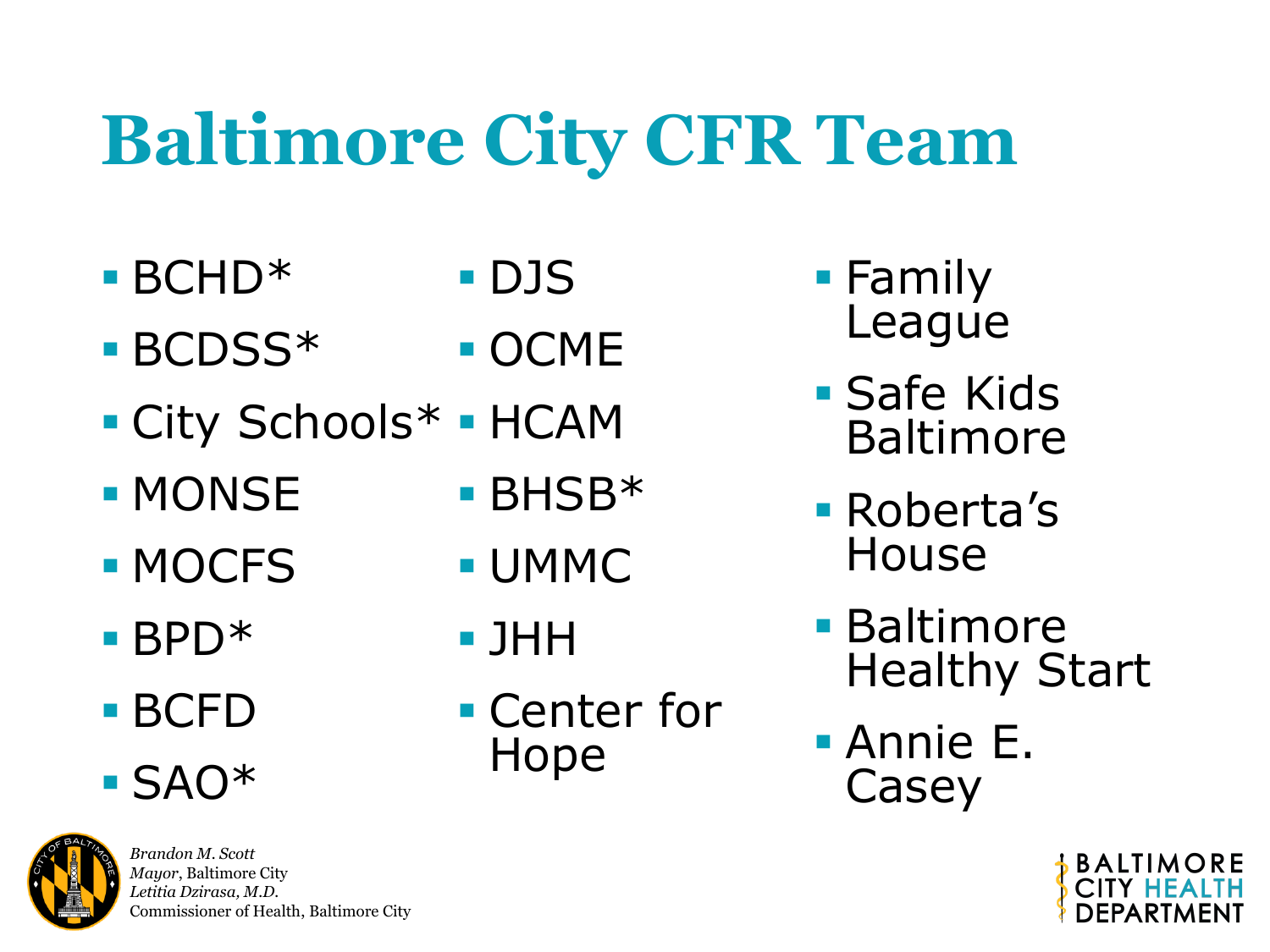## **Life Course Approach to Prevent Fatalities**

CFR makes clear we need to intervene across the life course to prevent fatalities and improve child health and well-being





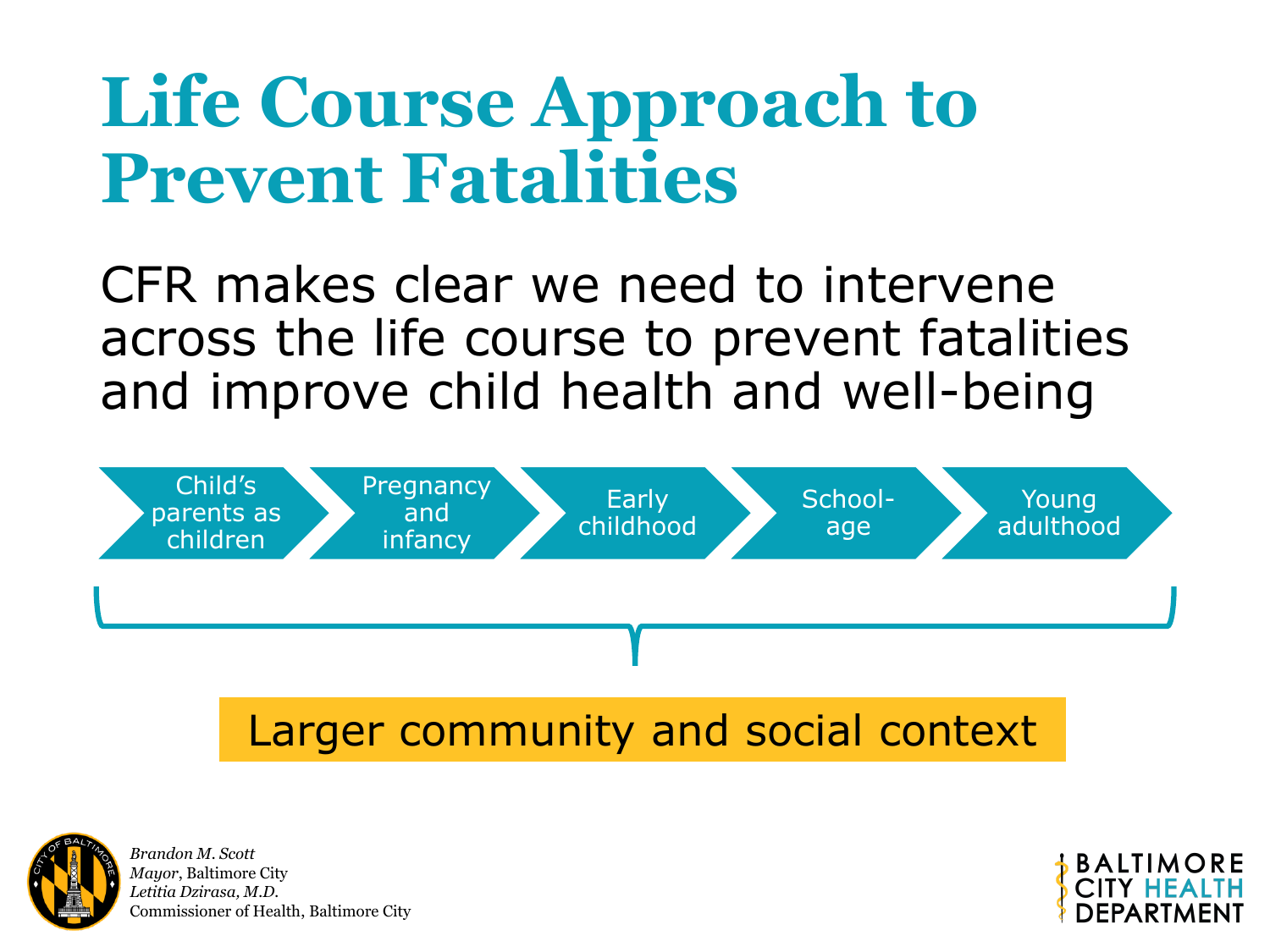# **CFR Action and Accountability Arms**

#### CFR Findings and Recommendations

#### B'more for Healthy Babies

#### **MONSE**



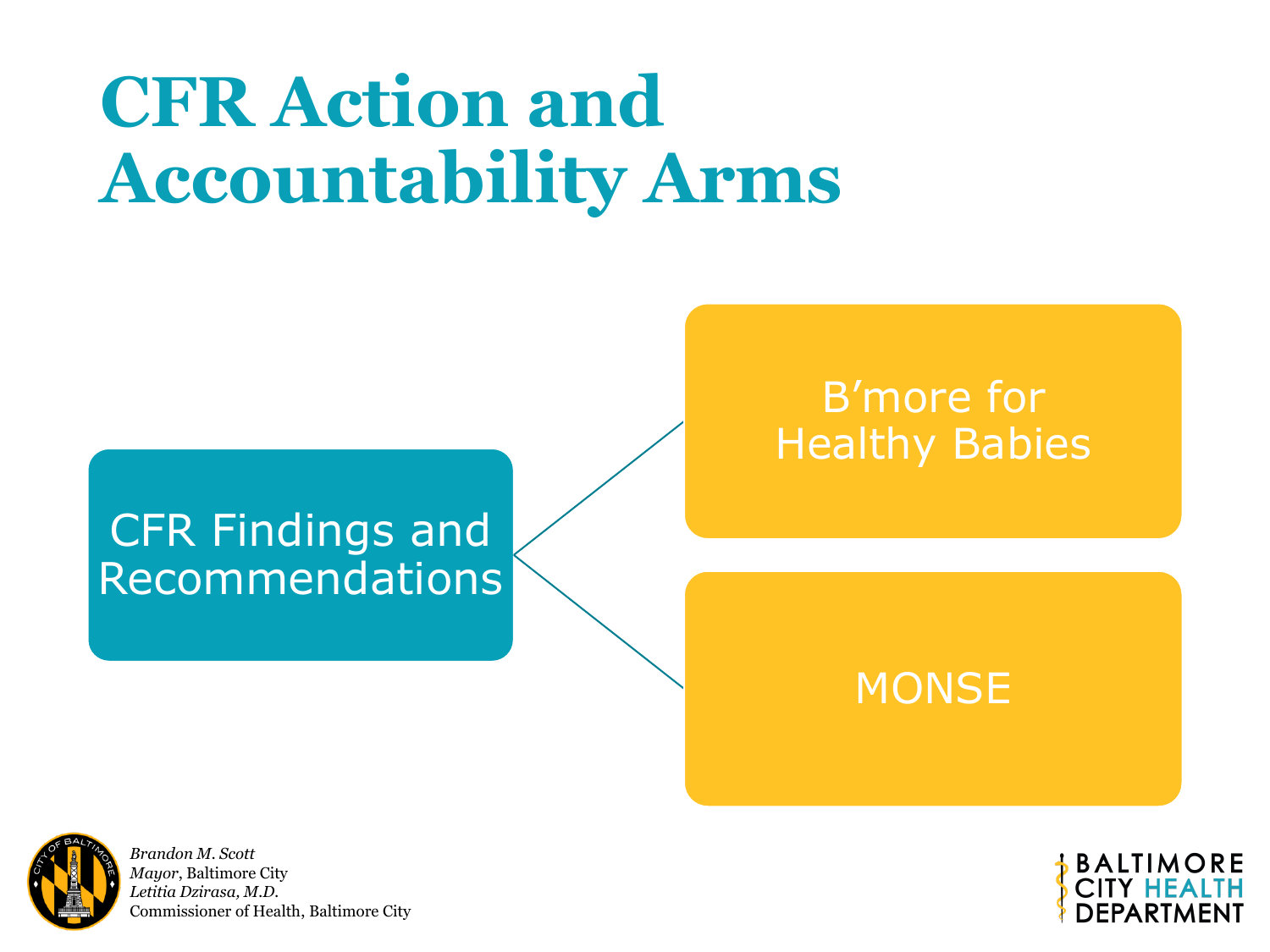# **New CFR Report**

- 5-year findings from 208 fatality cases
- **Execommendations for** prevention
- **Priorities for the next 6** months and 3-5 years intended to spark action

**CHILD FATALITIES** IN BALTIMORE CITY, 2016-2020: **RECOMMENDATIONS FOR PREVENTION** 

A Report of the Baltimore City **Child Fatality Review Team** 

December 1, 2021



**BALTIMORE** 



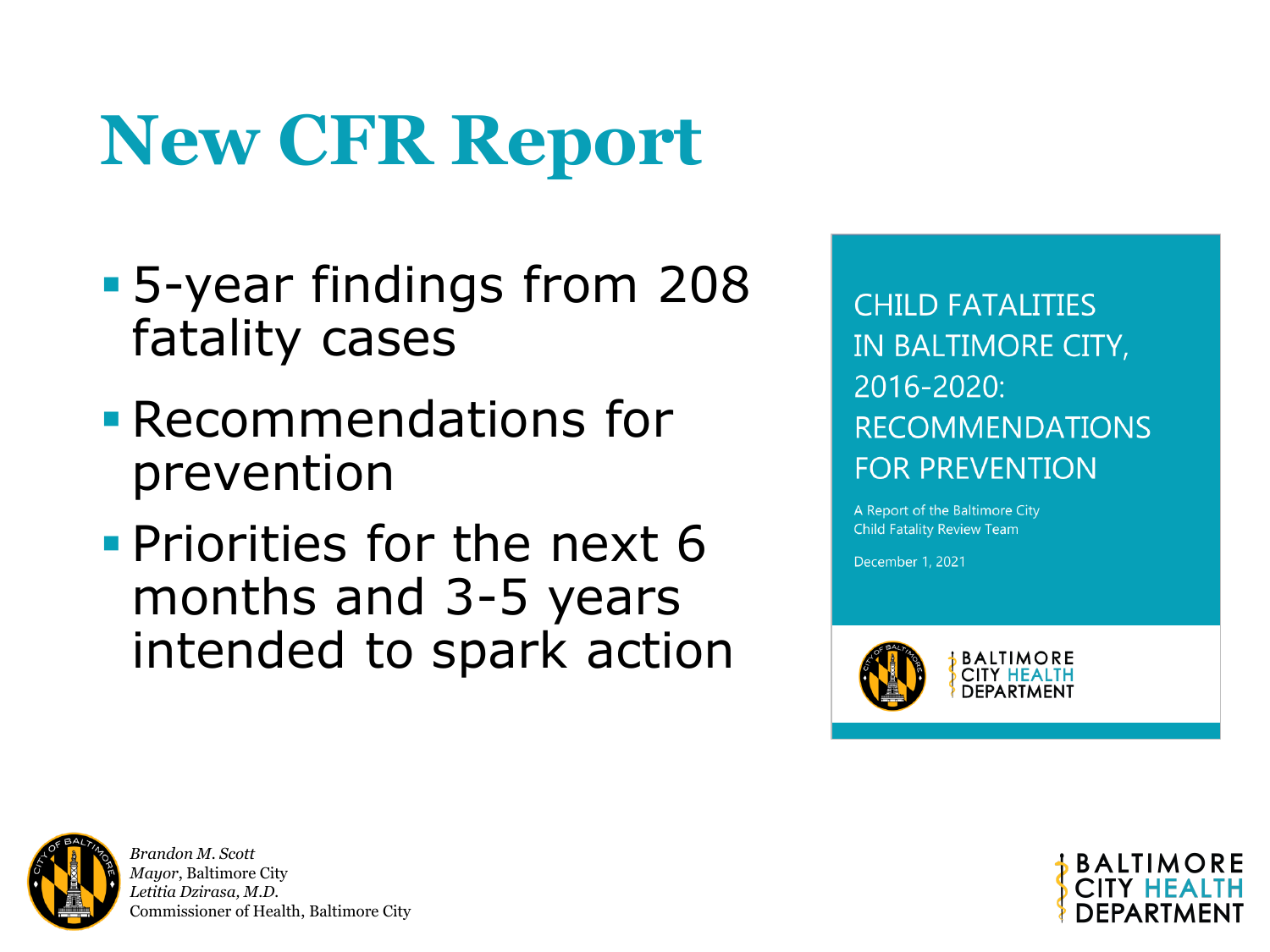# **The 208 Child Fatality Victims in Baltimore City**



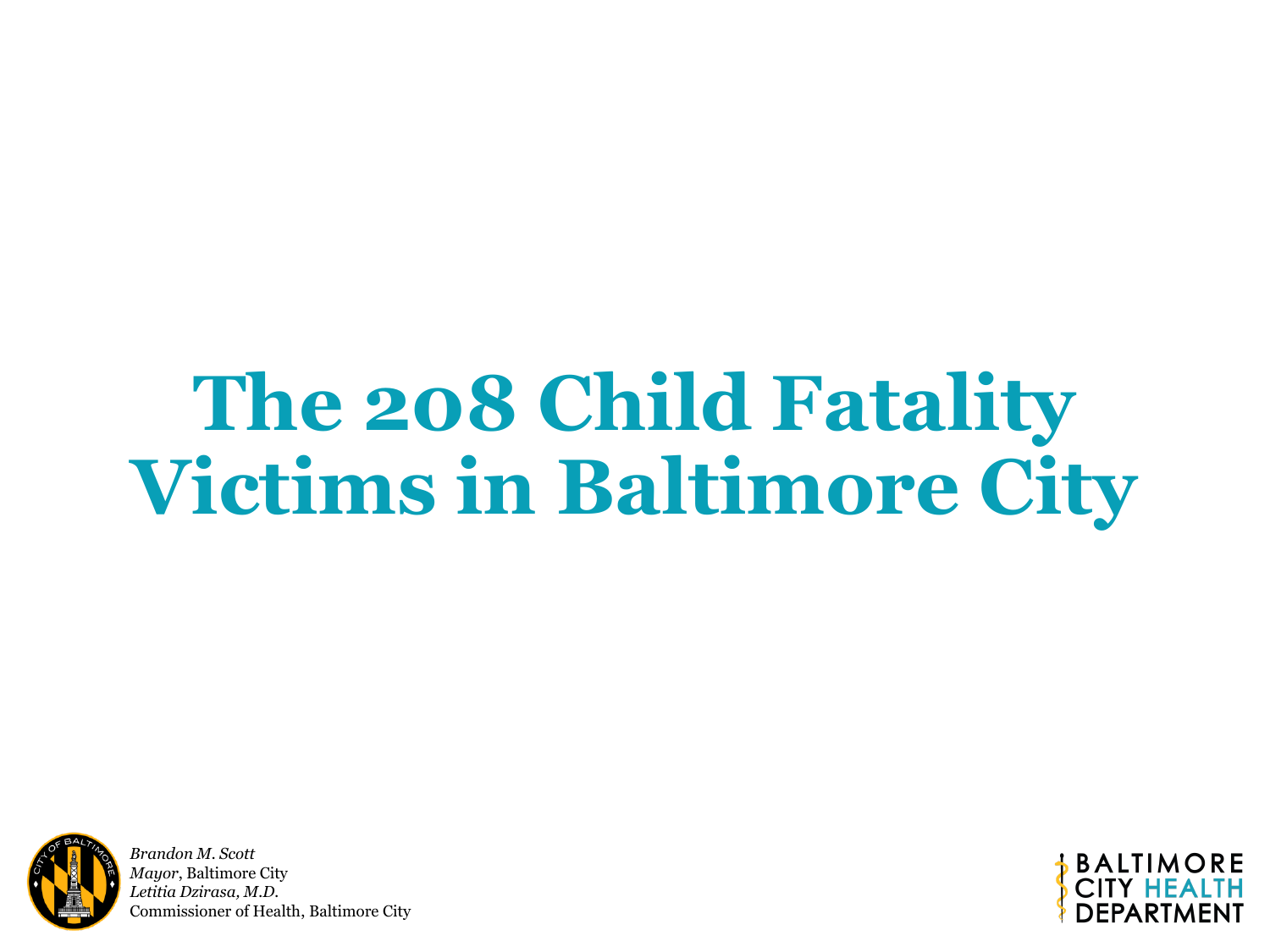# **Homicide Was the Leading Cause of Unexpected Death**





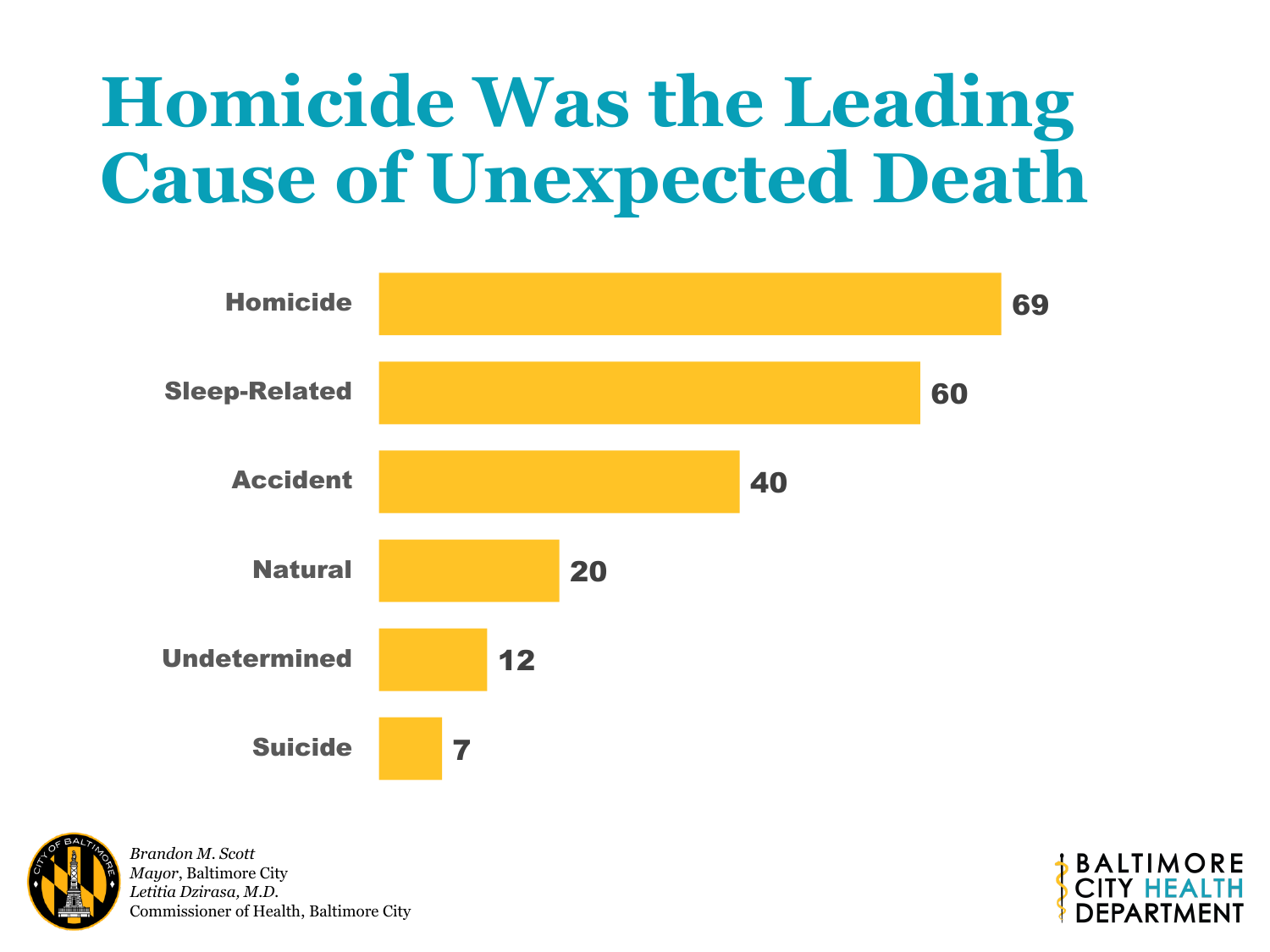## **Infants, Toddlers, and Older Youth Most at Risk**



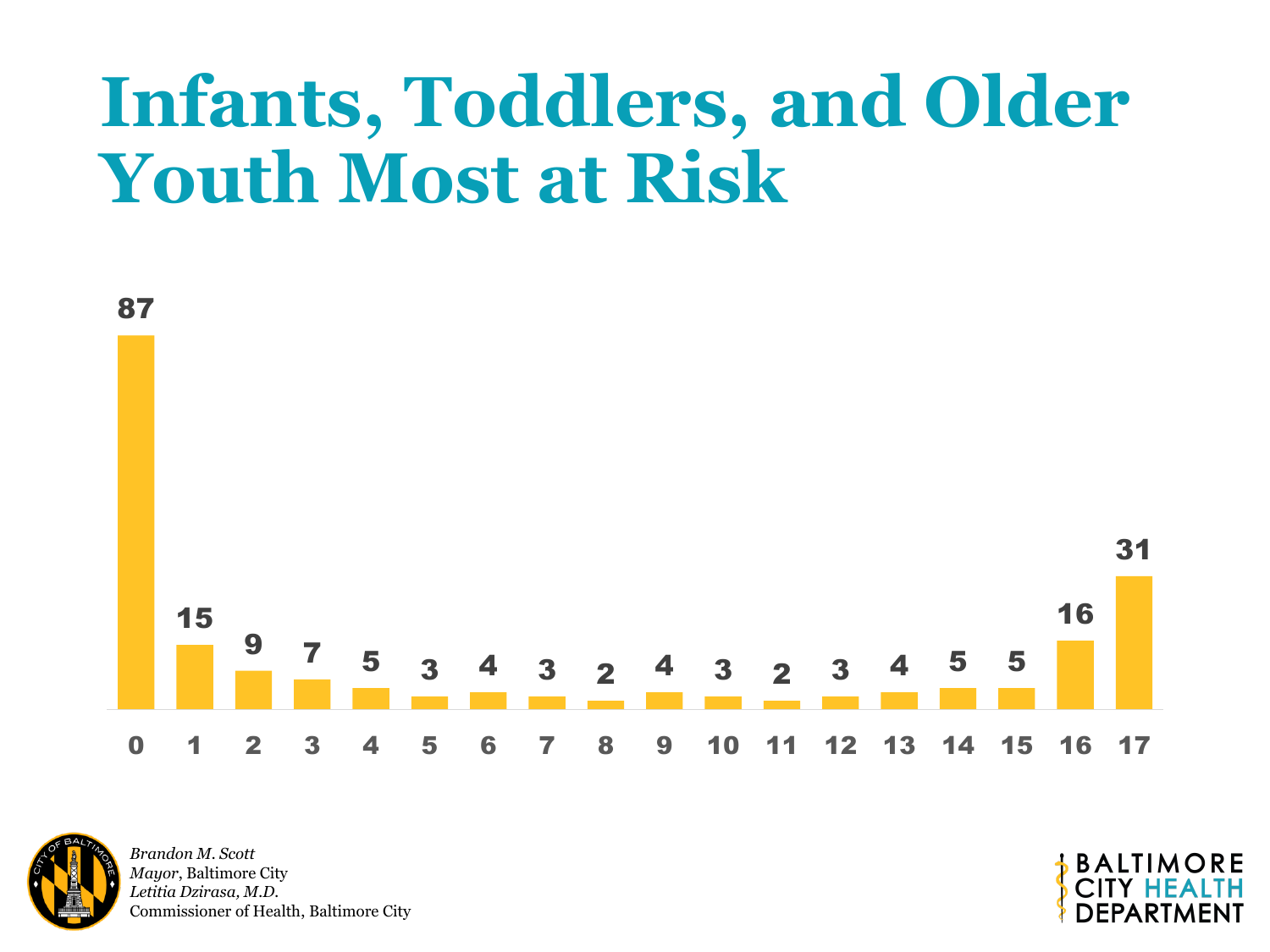## **Boys Twice as Likely to Die as Girls**





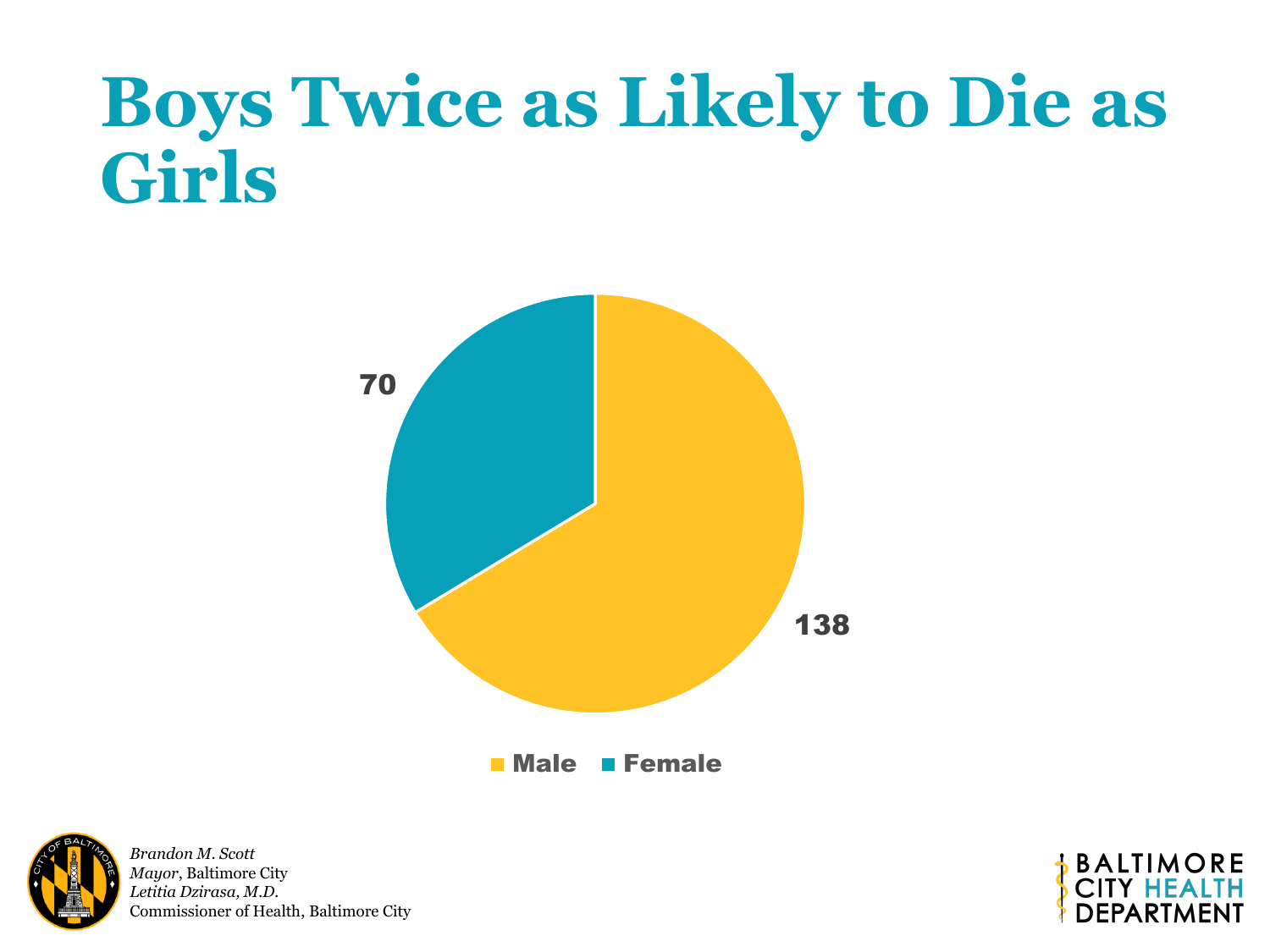# **Black Families Bear the Burden of High Fatalities**





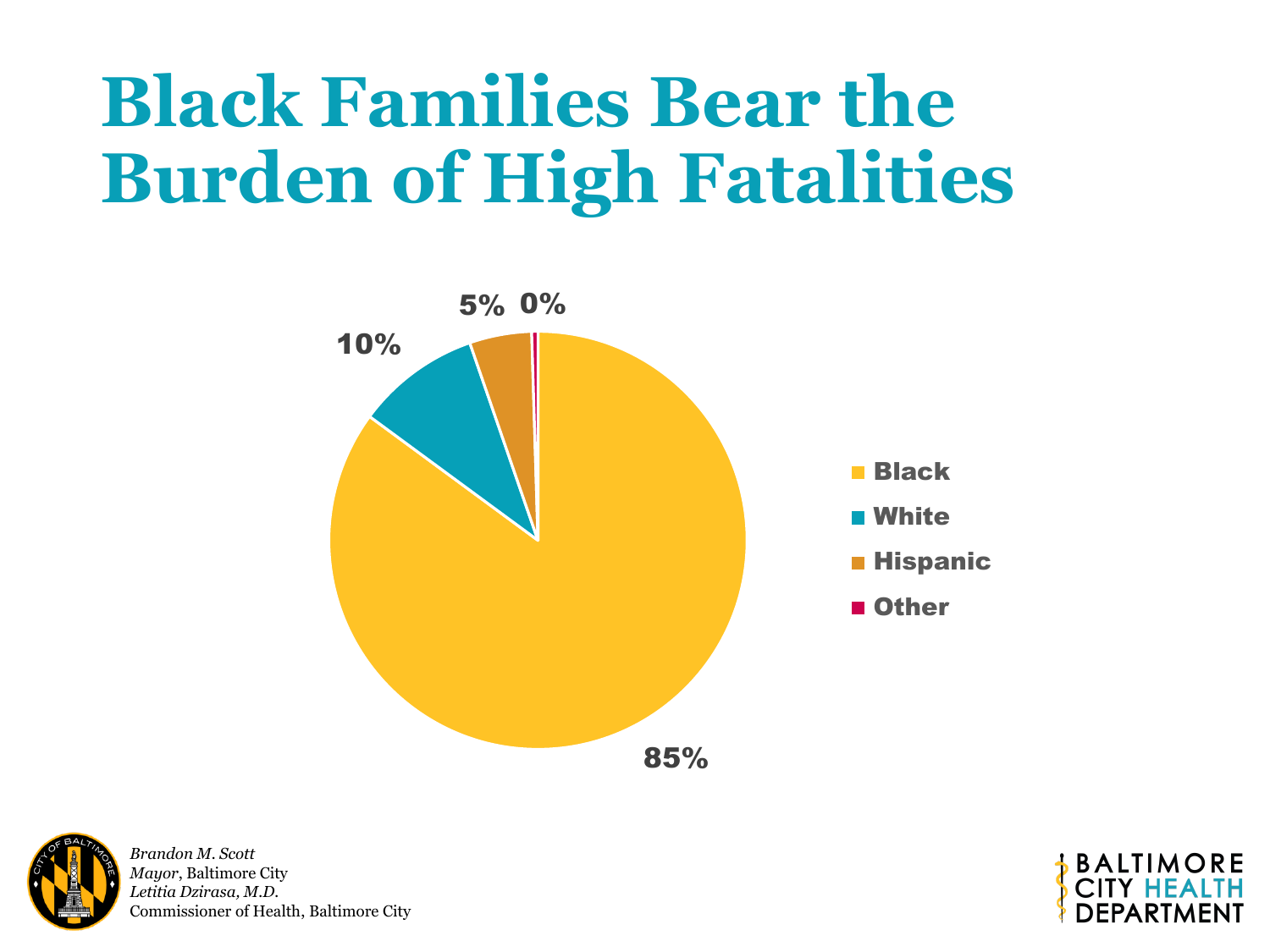## **Patterns Emerge: Poverty, Trauma, and Racism**









Poverty Shootings Racial Diversity



**High number of child fatalities reflect the legacy of redlining in Baltimore City**



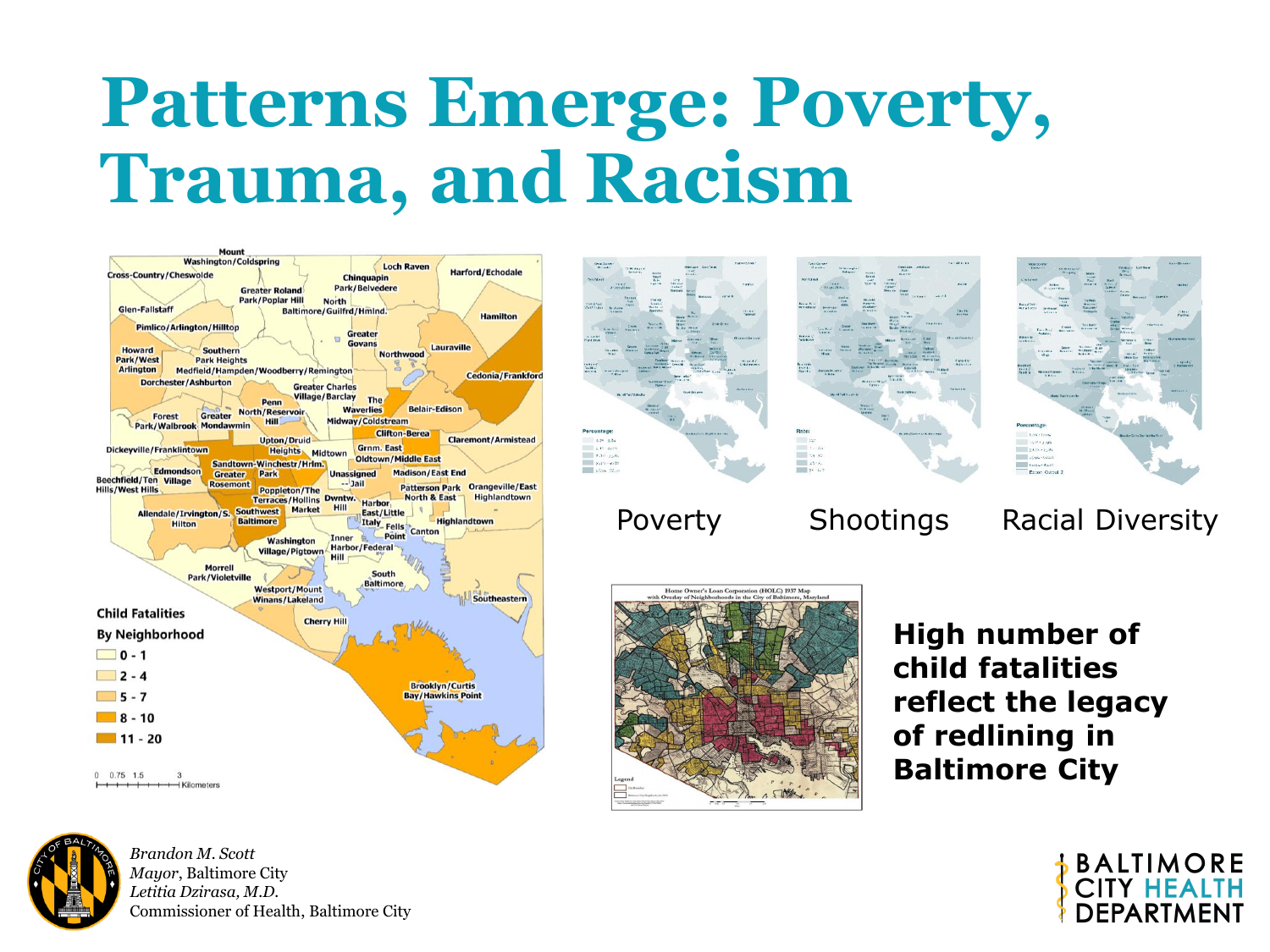# **Major Findings**



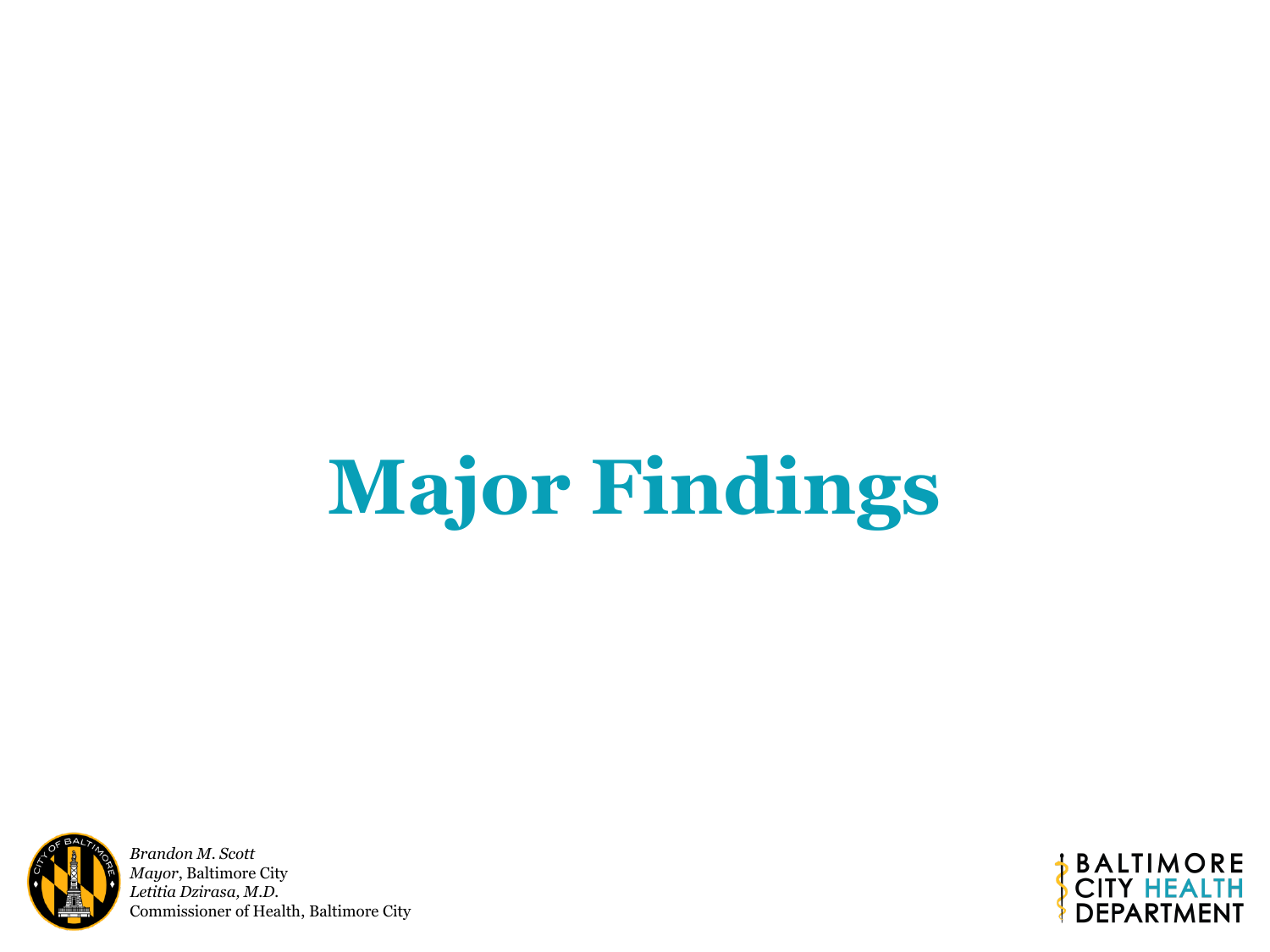# **Key CFR Report Findings**

- 1. Child fatalities are preventable
- 2. Victims had very high ACE Scores
- 3. Case review found intergenerational trauma and behavioral health challenges
- 4. Parent and caregiver behavior plays a huge role in child fatalities



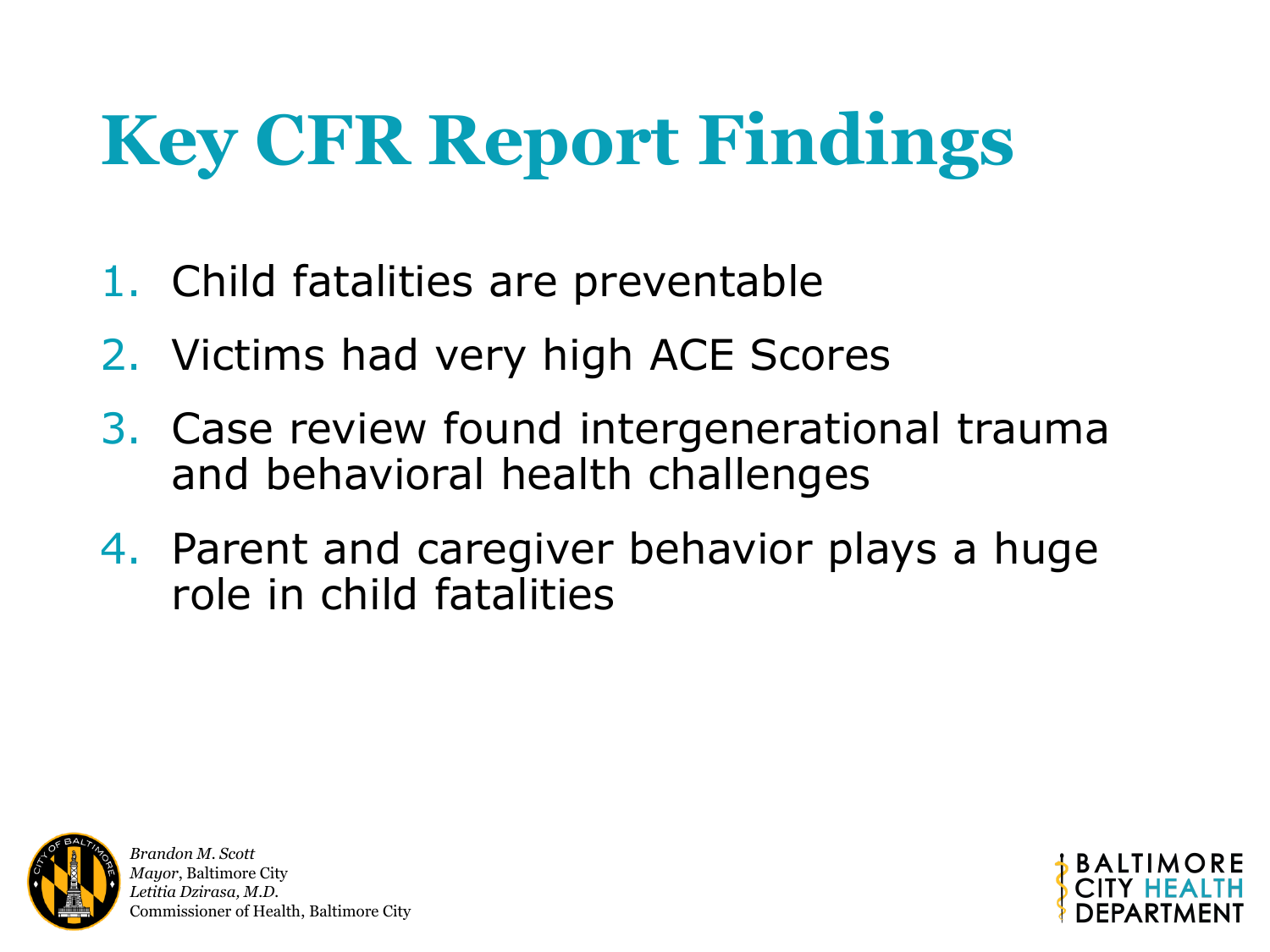### **9 out of Every 10 Child Fatalities in Baltimore Were Preventable**





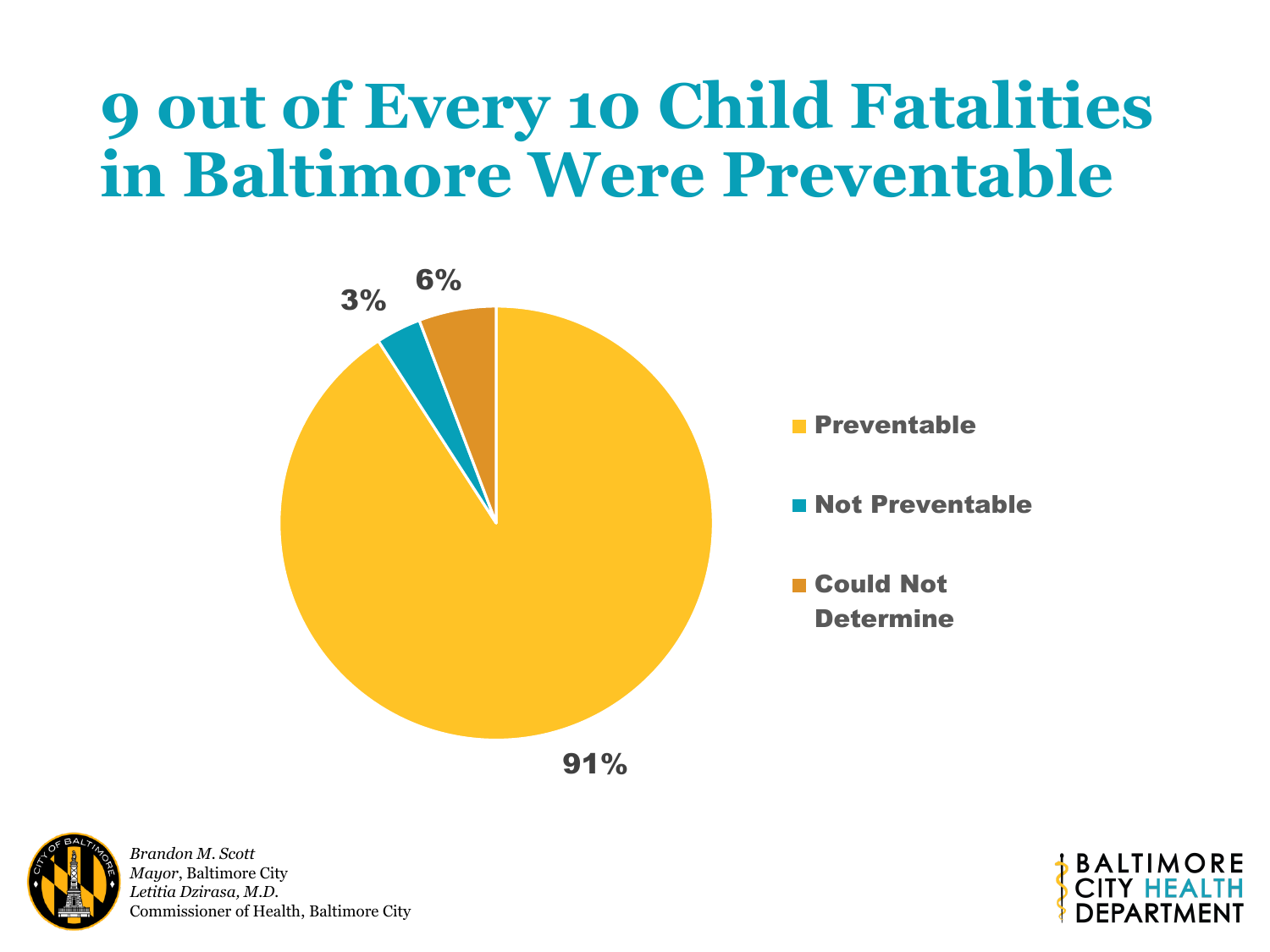# **Child Fatality Victims Had Very High ACE Scores**

| <b>Adverse Childhood Experience:</b><br>"Household Dysfunction" | $\%$ |
|-----------------------------------------------------------------|------|
| <b>Caregiver substance use</b>                                  | 63%  |
| <b>Caregiver mental illness</b>                                 | 56%  |
| <b>Caregiver separation or death</b>                            | 42%  |
| <b>Caregiver domestic violence</b>                              | 35%  |
| <b>Caregiver incarceration</b>                                  | 30%  |



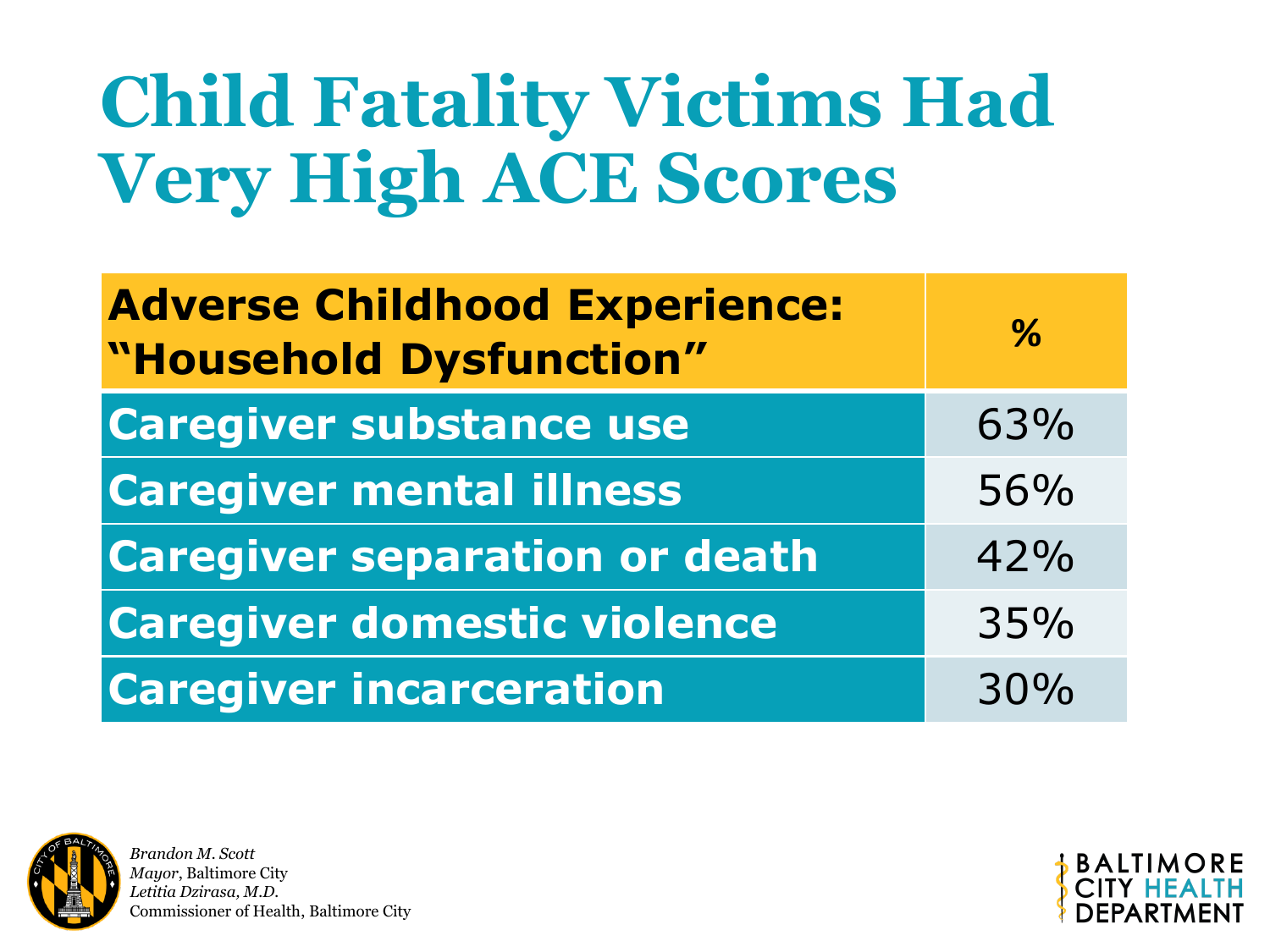## **Third-Party Homicide— Intergenerational Challenges**

### **Youth**

- 69% charged in the juvenile system
- **27% in substance** use disorder treatment

### **Caregivers**

- **•71%** charged in the adult system (49% for sale of drugs)
- 56% documented to use substances



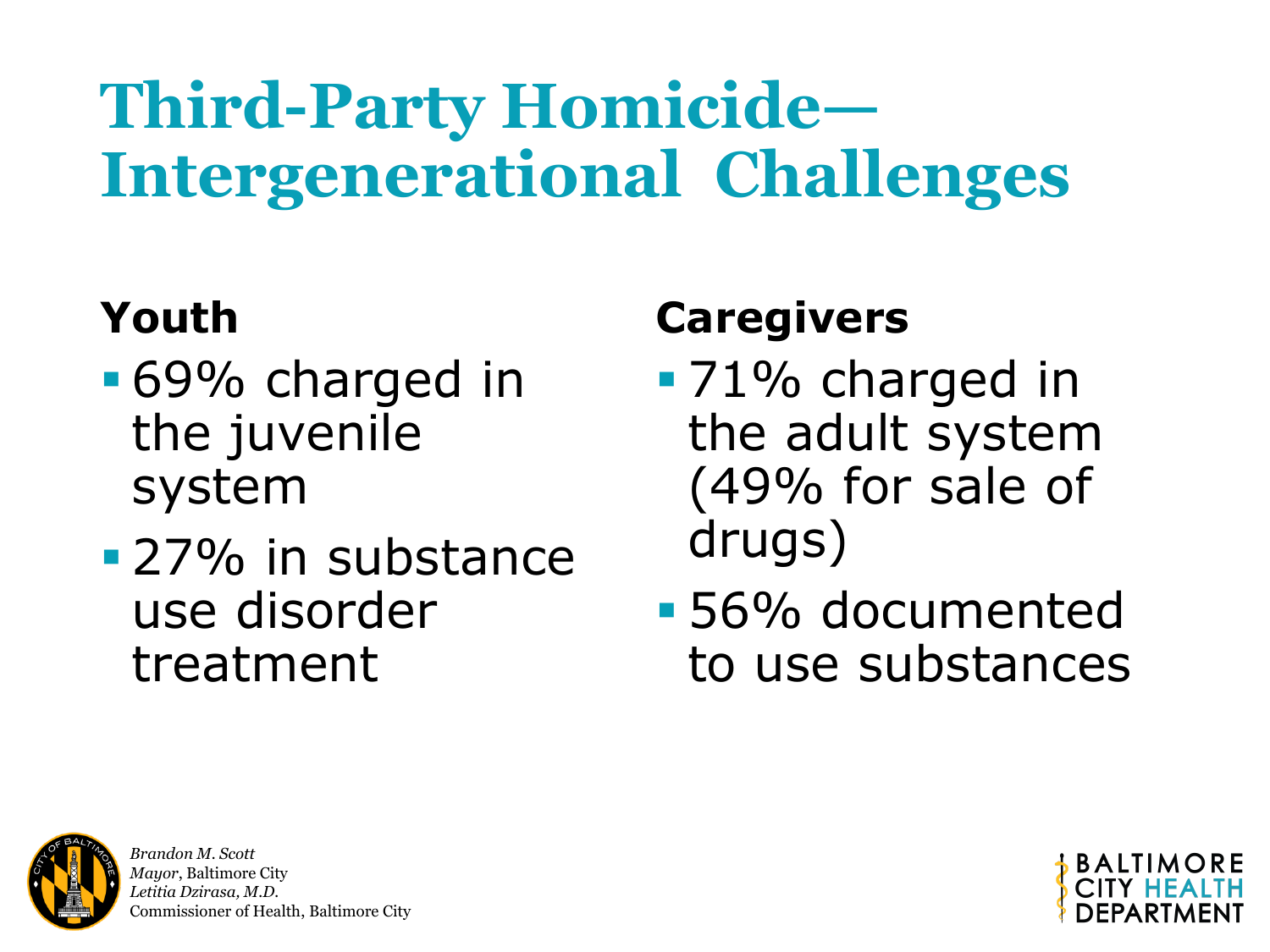## **Caregivers Are Trauma Victims Themselves**





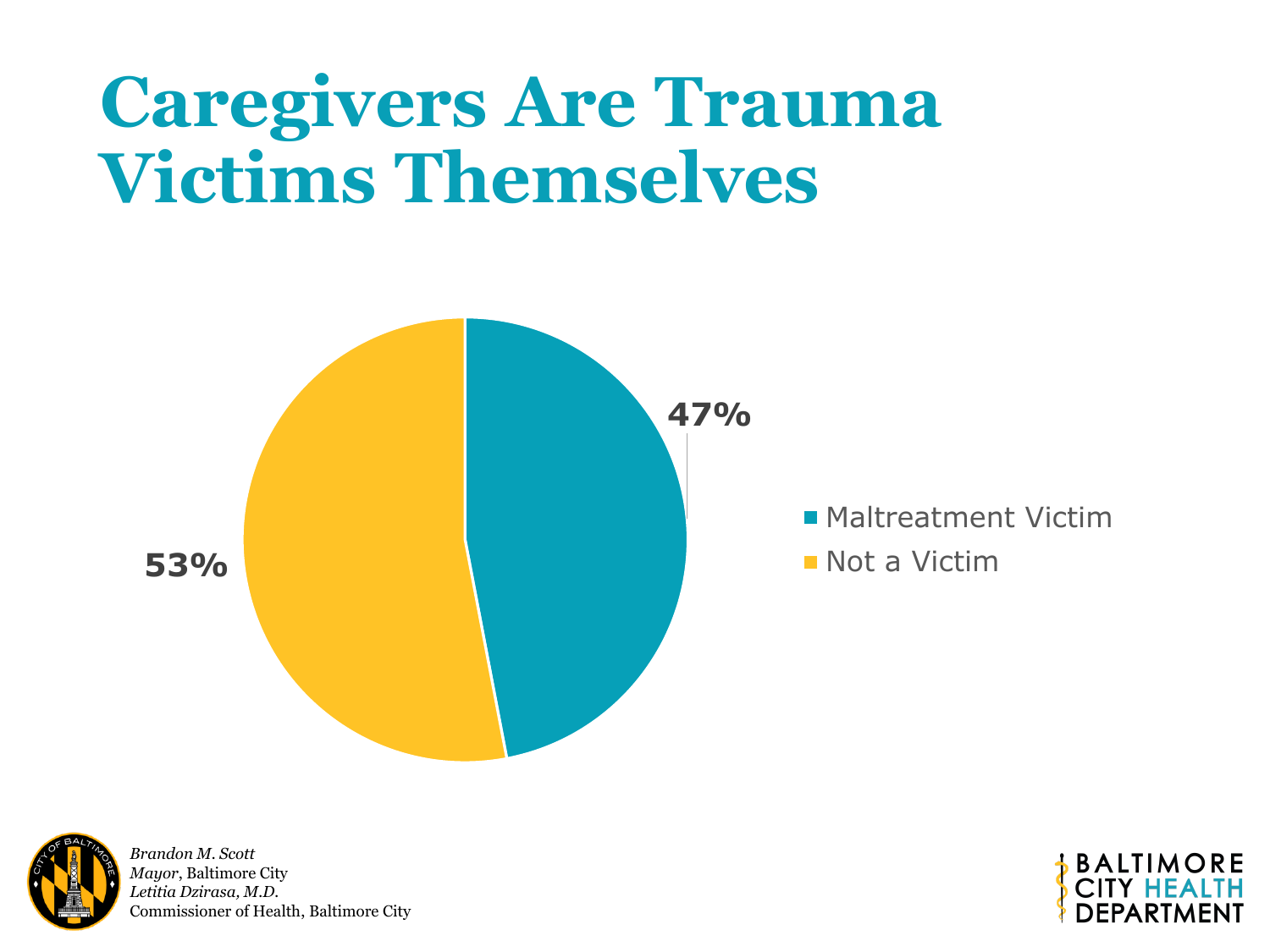### **In 64% of Fatalities, Caregiver Behavior Contributed to Death**





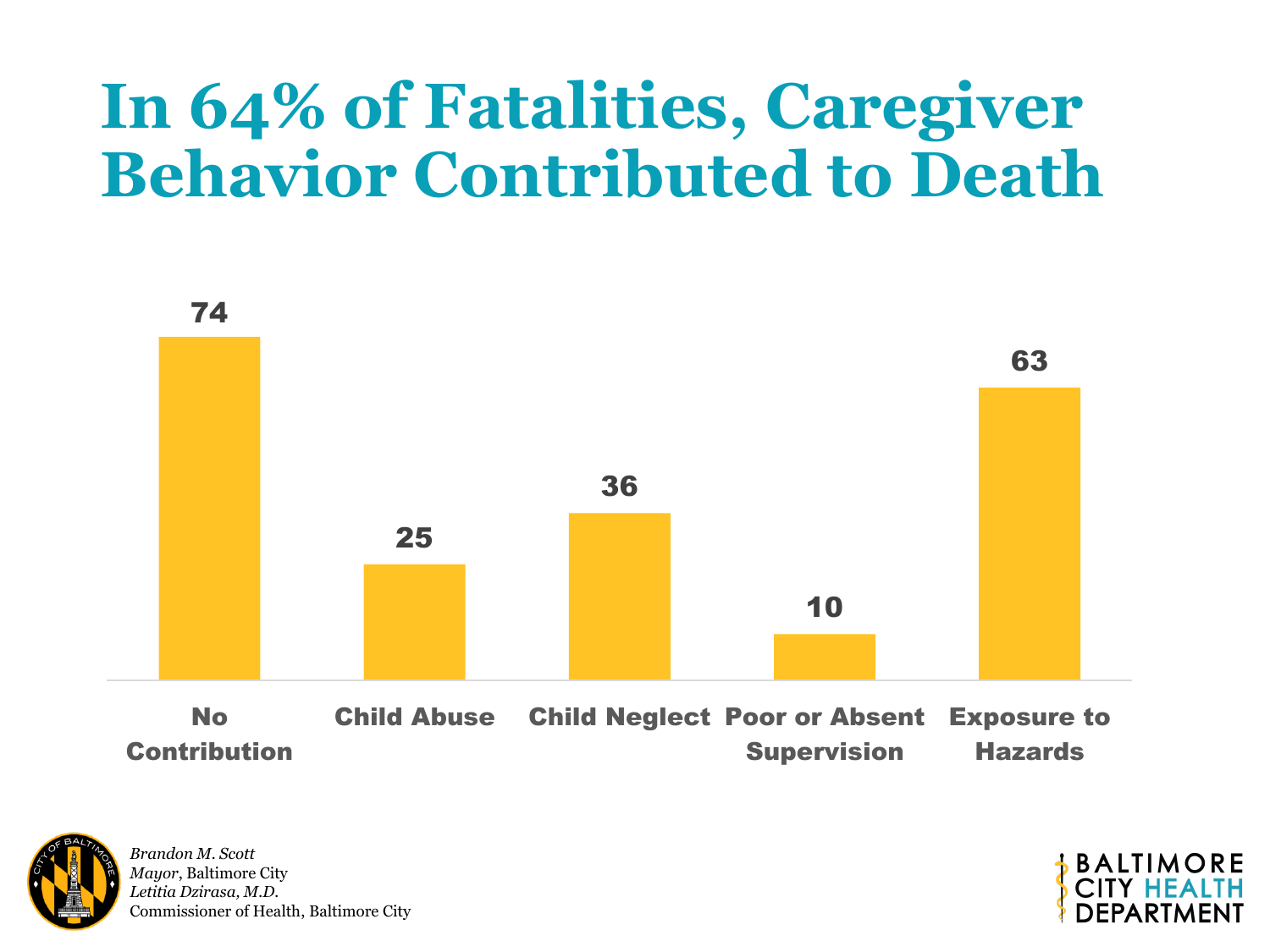# **Major Action Items**



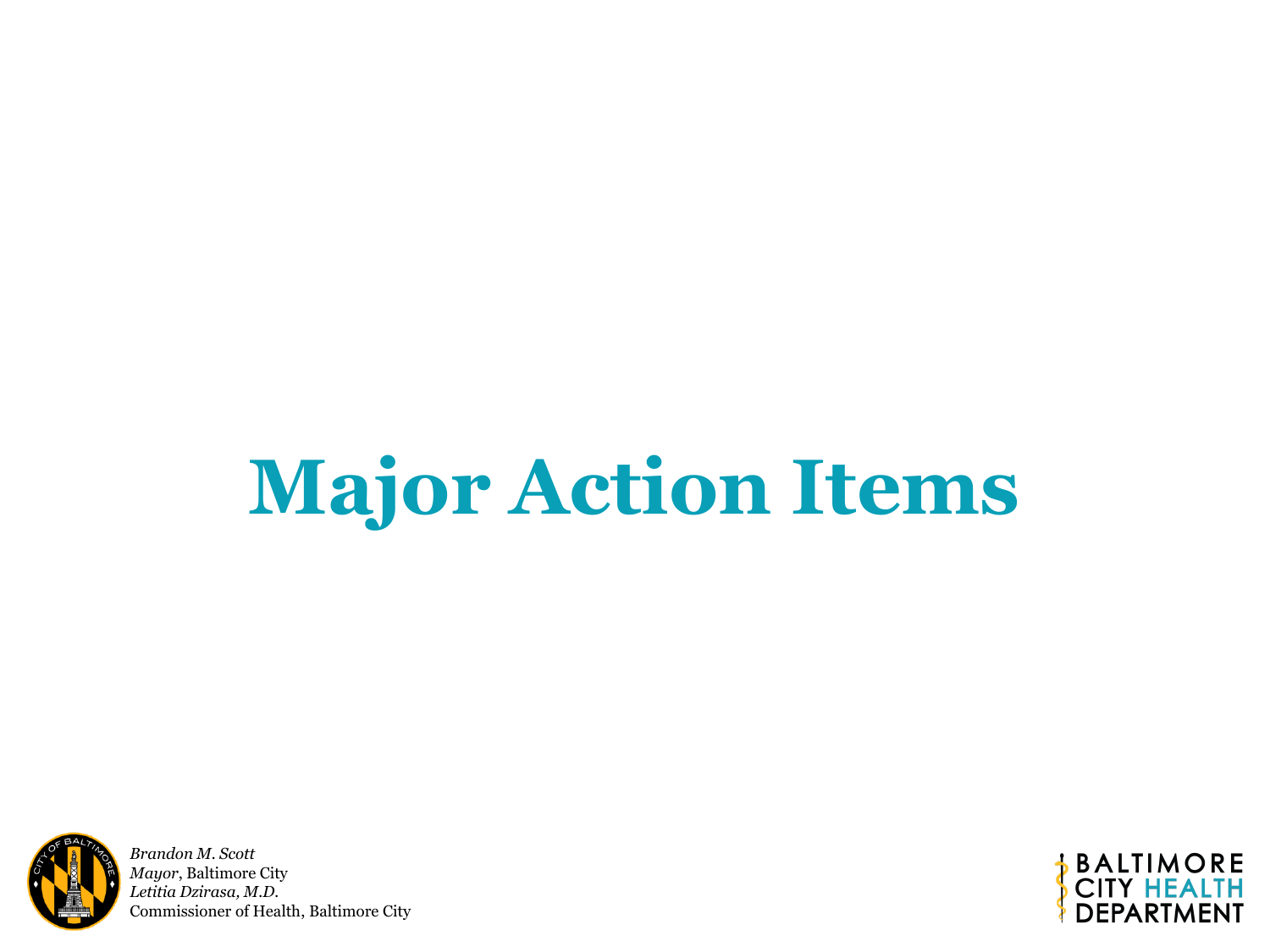## **Four Primary Areas of Investment**

**Supporting parents of children from birth to 18, especially parents involved in substance use or sale**

**City agencies improving systems for identifying children at risk and intervening early** 

**Health care agencies and providers prioritizing prevention of child fatality**

**Creating a city where youth have hope and opportunities for a bright future**



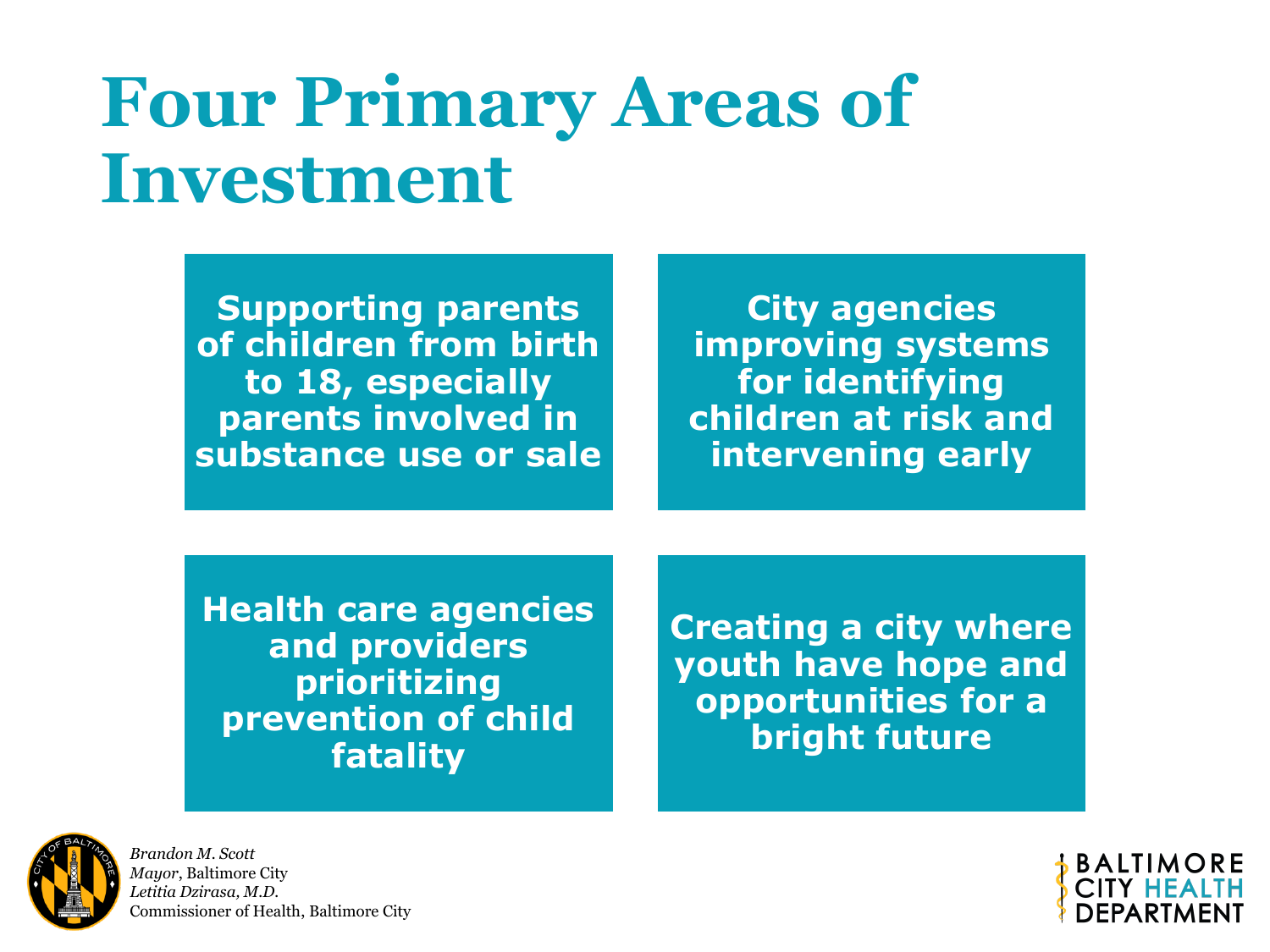# **Priority Recommendations**

#### **Next 6 Months**

- Multidisciplinary investigation
- Two-generation drug trade intervention
- Data on school-based risk factors
- SLEEP SAFE campaign expansion
- Prenatal/postpartum care coordination

### **3-5 Years**

- Early school intervention
- Re-envisioned family support services
- Integrated data system
- Robust supports for parents using substances
- Legislation on hospital education and referrals
- Social determinants